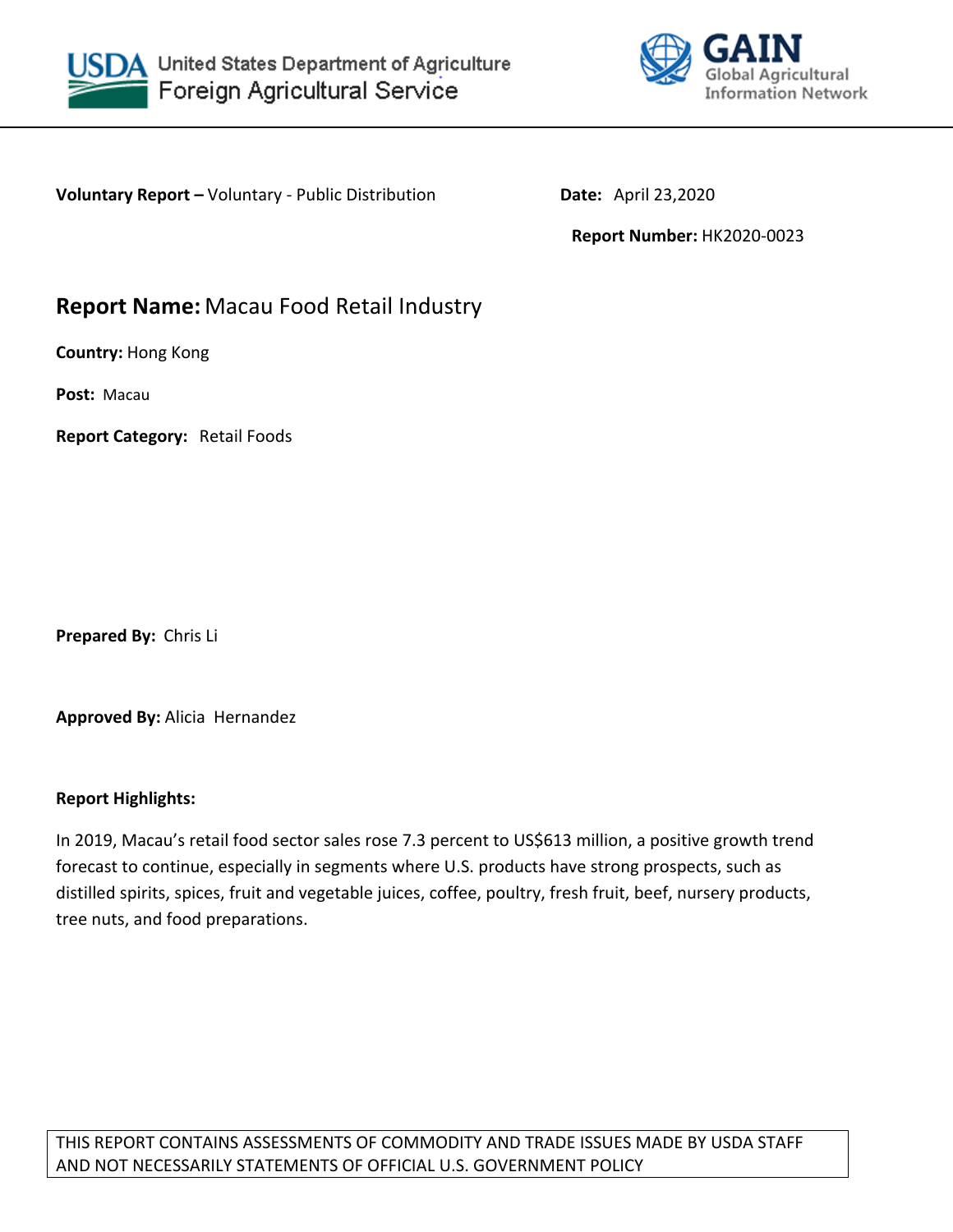## **Market Fact Sheet: Macau**

#### $\blacksquare$  Executive Summary **Executive Summary**

Macau is located at the entrance of the Pearl River Delta, about 90 miles southeast of Guangzhou, China and 37 miles southwest of Hong Kong. It covers 12.7 square miles, around one-sixth the size of Washington, D.C. and has a population of 679,600. Macau's per capita GDP was over US \$79,977 in 2019, one of the highest in the world. Macau is a major tourist destination in Asia and welcomed over 39 million visitors in 2019. Due to limited arable land, essentially all food in Macau is imported. In 2019, imports of agricultural and related products reached US \$1.64 billion.

#### **Imports of Consumer-Oriented Agricultural Products**

Macau imports of Consumer-Oriented Agricultural Products reached **Summary** US \$1.18 billion in 2019, or 72 percent of overall agricultural imports. The most popular imported products were dairy products, food preparations, fish products, wine and beer, distilled spirits, poultry, pork, fresh fruit, snack foods, and beef. China, the Netherlands, France, the United States, and Hong Kong were the top five suppliers, respectively.



#### **Food Processing Industry**

Land is limited and expensive in Macau. Therefore, the local foodprocessing sector is small. Imports of bulk and intermediate agricultural commodities in 2019 were US \$36.78 million and US \$103.47 million, respectively, together representing only 8.55 percent of agricultural imports.

#### **Food Retailing Industry**

In 2019, Macau's retail food sector sales rose 7.3 percent to US \$613 million. The Macau food retail market is made up of supermarkets, convenience stores, and traditional markets.

Major supermarkets include Royal, San Miu, ParknShop, Cheang Chong Kei, Vang Kei Hong, and New Yaohan. Major convenience stores include 7-11 and Circle K.

#### **Quick Facts CY 2019 Imports of Consumer-Oriented Ag. Products** US \$1.18 billion **Top 10 Consumer-Oriented Ag. Imports** Dairy products, food preparations, fish products, wine and beer, distilled spirits, poultry, pork, fresh fruit, snack foods, and beef **Top Growth of Consumer-Oriented Ag. Imports** Distilled spirits, spices, fruit and vegetable juices, coffee, poultry, fresh fruit, beef, nursery products, tree nuts, and food preparations **Food Industry by Channels Consumer-Oriented Ag. Products:** Imports US \$1.18 billion Exports US \$30.85 million<br>Net Imports US \$1.15 billion - Net Imports US \$1.15 billion - Retail food sales US \$613.11 million<br>- Restaurant receipts US \$1.47 billion (20 US \$1.47 billion (2018) **Tourism/Gaming** No. of hotels and guesthouses: 123 No. of casinos: 41 No. of tourists: 39.4 million Gaming revenue: US \$36.24 billion **GDP/Population** Population: 679,600 GDP: US \$53.86 billion GDP per capita: US \$79,977 *Strengths Weaknesses* Free and fast-growing market with affluent customers U.S. products are perceived as high-quality products Cost of shipment from the United States is high Order size of importers is small *Opportunities Challenges* Macau customers are open to new products Macau is a major trading tourist destination in Asia Keen competition from other food supplying countries Strengthening U.S. dollar will make U.S. products less price competitive **Strengths/Weaknesses/Opportunities/Challenges**

**Data and Information Sources:** U.S. Census Bureau Trade Data, Nevada Gaming Control Board, Global Trade Data Monitor, Macao Financial Services Bureau, Macao Gaming Inspection, and Coordination Bureau, Macao Government Information Bureau, Macao Government Tourism Office, Macao Statistics and Census Service

#### **Contact:**

U.S. Agricultural Trade Office 18/F, St. John's Building 33 Garden Road Central, Hong Kong Email: [atohongkong@usda.gov](mailto:atohongkong@usda.gov)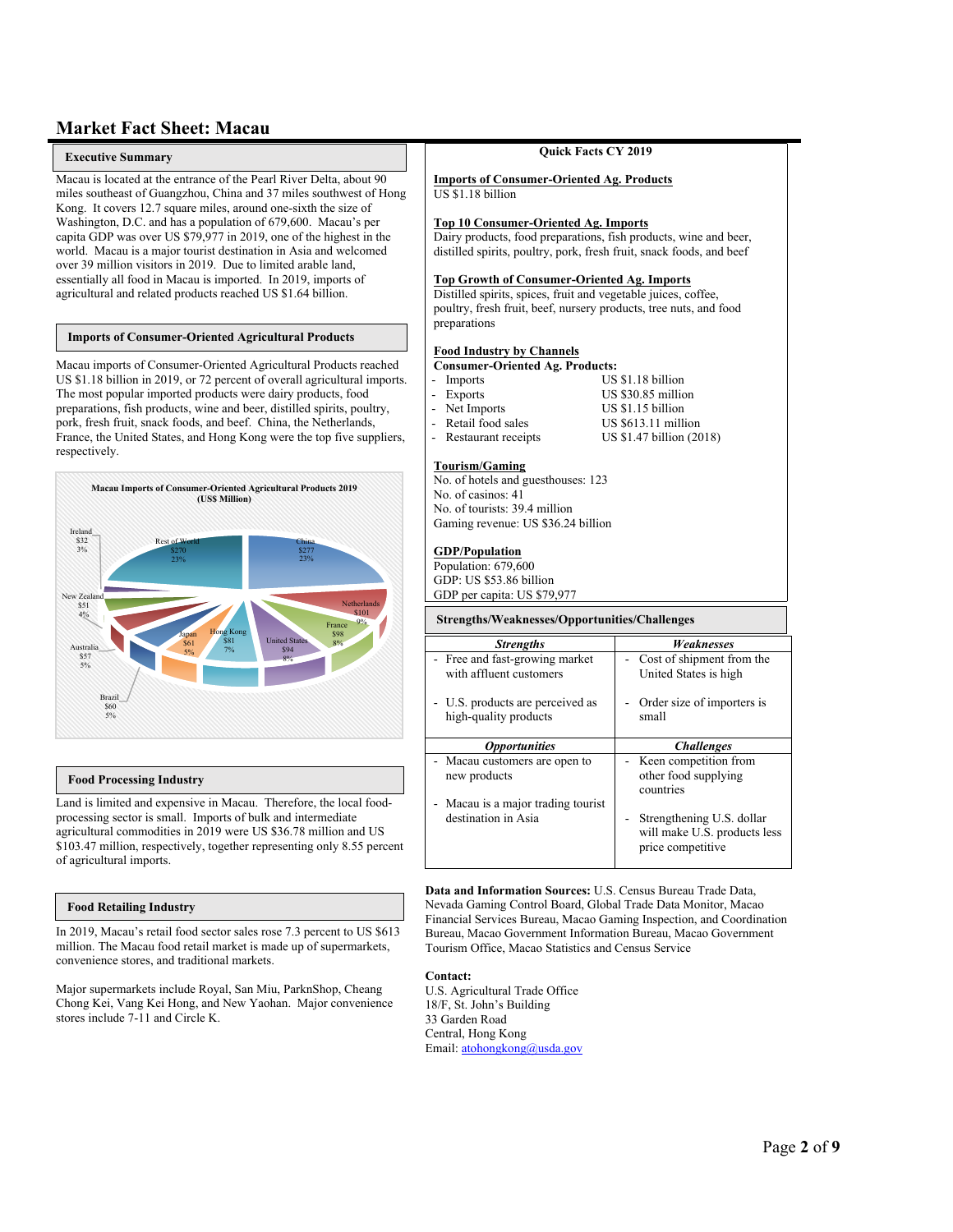## **SECTION I. MARKET SUMMARY**

Macau is located at the entrance of the Pearl River Delta, about 90 miles southeast of Guangzhou, China and 37 miles southwest of Hong Kong. It covers an area of 12.7 square miles<sup>1</sup>, around one-sixth the size of Washington, D.C. and has a population of 679,600<sup>2</sup>. Formerly a Chinese territory under Portuguese administration, Macau became a Special Administrative Region (SAR) of the People's Republic of China on December 20, 1999. Pursuant to a 50-year transition period, the Macau SAR (MSAR) maintains a high degree of autonomy in all matters except foreign, defense, and security affairs.

With its unique blend of European and Chinese cultures, Macau's economy is growing steadily with a per capita GDP at US \$79,977<sup>3</sup> in 2019, one of the highest in Asia. Macau has enjoyed an influx of international investment over the last decade to develop its casino resorts as it is the only legal gambling site in China. The pace of its economic growth has far surpassed expectations. The gaming industry's gross revenue in 2019 amounted to US \$36.24 billion<sup>4</sup>, more than three times the total gaming revenue of Nevada<sup>5</sup>. Gaming by itself is the largest source of direct tax in Macau. The tax revenue from gaming represented around 80 percent<sup>6</sup> of Macau's total revenue.

The Macau government intends to expand Macau's attraction as a tourist and leisure hub including the growth of hotels, family-friendly mega resorts, and accompanying hotel, restaurant, and institutional (HRI) outlets. Macau also looks to diversify into a multi-platform entertainment destination. Meetings, Incentives, Conferences, and Exhibitions (MICE) is another area that the Macau government is targeting for development.

## **U.S. Food and Beverage Exports to Macau**<sup>7</sup>

Due to production limitations, virtually all of Macau's food requirements are imported. In 2019, Macau's total global imports of agricultural, food, and fisheries reached US \$1.64 billion. Among them, US \$1.18 billion, or 72 percent, were consumer-oriented agricultural products. The vast majority of Macau's imports were transshipped via Hong Kong as Macau lacks a deep-water port.

## **Food and Beverage Retail Sales in Macau**<sup>8</sup>

In 2019, retail sales in Macau reached US \$9.56 billion, among them US \$613 million, or 6.3 percent, were goods in supermarkets. That represented a 7.3 percent growth compared with 2018.

"Supermarket/Department Stores" includes sales of supermarkets, convenience stores, and food and beverage sections at department stores. They are the modern grocery outlets that provide consumers with convenient and high-quality options. In addition to groceries, these stores are offering a more comprehensive shopping experience with increased items of fresh food, bread and pastry, organic options, and hot takeout meals.

<sup>&</sup>lt;sup>1</sup> Macao Government Information Bureau

 $<sup>2</sup>$  - Ditto -</sup>

<sup>&</sup>lt;sup>3</sup> Macao Statistics and Census Service

<sup>4</sup> Macao Gaming Inspection, and Coordination Bureau

<sup>5</sup> Nevada Gaming Control Board

<sup>6</sup> Macao Financial Services Bureau

<sup>7</sup> Global Trade Data Monitor

<sup>8</sup> Government of Macao SAR Statistics and Census Service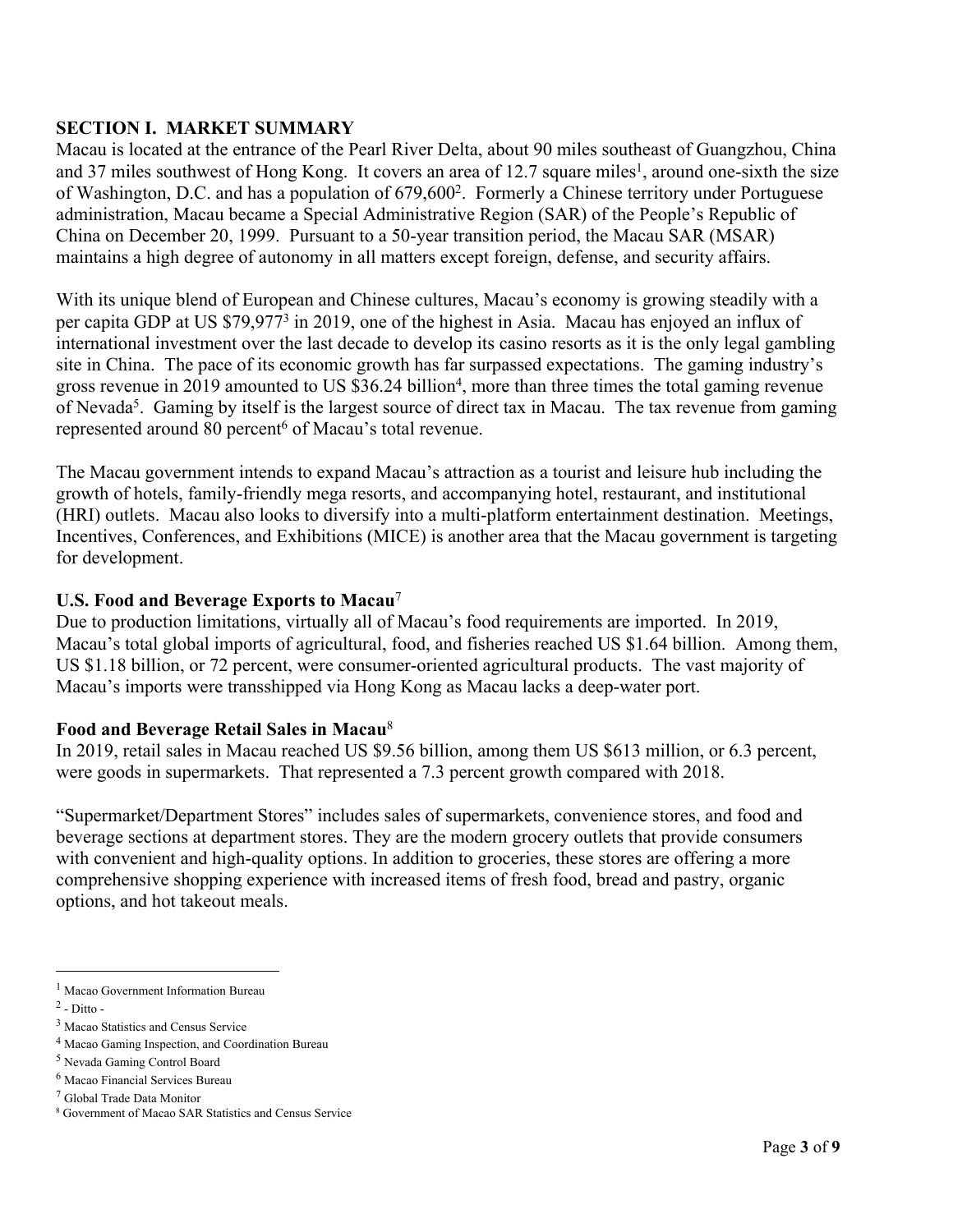## **Outlook for 2020**

Macau has a small population of 679,600 to support its food retail sales, which have grown steadily and reached US \$613 million in 2019. That is less than half the sales in the food service sector, valued at US \$1.47 billion (latest figure, 2018), supported by local residents and over 39 million tourists.

Macau's economy is highly dependent on its tourism and gaming industries. World-wide travel restrictions due to the coronavirus outbreak are slowing Macau's economic growth and food demand. For the first quarter of 2020, Macau's gaming revenue dropped by 60 percent year-on-year<sup>9</sup>. For the first two months of 2020, Macau's imports of consumer-oriented agricultural products reached US \$188.45 million<sup>10</sup>, representing growth of four percent year-on-year.

In February, the Macau Government launched a series of measures involving aggregate financial support of up to Macau Patacas (MOP) 40 billion (US \$5 billion) to help Macau residents' businesses cope with adversity brought on by the COVID-19 pandemic. The Macau Government has since created an additional MOP10 billion (US  $$1.24$  billion) fund<sup>11</sup> to further expand its financial support. It is expected that Macau's economy will gradually rebound in the latter half of 2020, when the coronavirus situation improves.

| <b>Advantages</b>                                                                                                                                              | <b>Challenges</b>                                                                                                                                                                                                                         |
|----------------------------------------------------------------------------------------------------------------------------------------------------------------|-------------------------------------------------------------------------------------------------------------------------------------------------------------------------------------------------------------------------------------------|
| Macau's per capita GDP was over US<br>$$79,977$ in 2019, one of the highest in<br>the world.                                                                   | Order size of importers is small                                                                                                                                                                                                          |
| Macau is a major tourist destination in<br>Asia. In 2019, Macau received over 39<br>million tourists.                                                          | Strengthening U.S. dollar will make<br>U.S. products less price-competitive.                                                                                                                                                              |
| U.S. food products enjoy an excellent<br>reputation among Macau consumers<br>and visitors, as they are renowned for<br>high-quality and food safety standards. | Transportation time, costs, and product<br>seasonality for U.S. food and beverage<br>products to Macau can make them less<br>competitive than products available<br>from regional suppliers such as China,<br>Australia, and New Zealand. |
| Macau is a quality and trend driven<br>market, so price is not always the most<br>important factor for food and beverage<br>purchases.                         | The importance of Hong Kong as a<br>transshipment point and buying center<br>for Macau is not widely known to U.S.<br>exporters.                                                                                                          |

**Table 1 – Major Advantages and Challenges in the Macau Markets**

<sup>&</sup>lt;sup>9</sup> Macao Gaming Inspection, and Coordination Bureau

<sup>10</sup> Global Trade Data Monitor

<sup>11</sup> Macao Government Information Bureau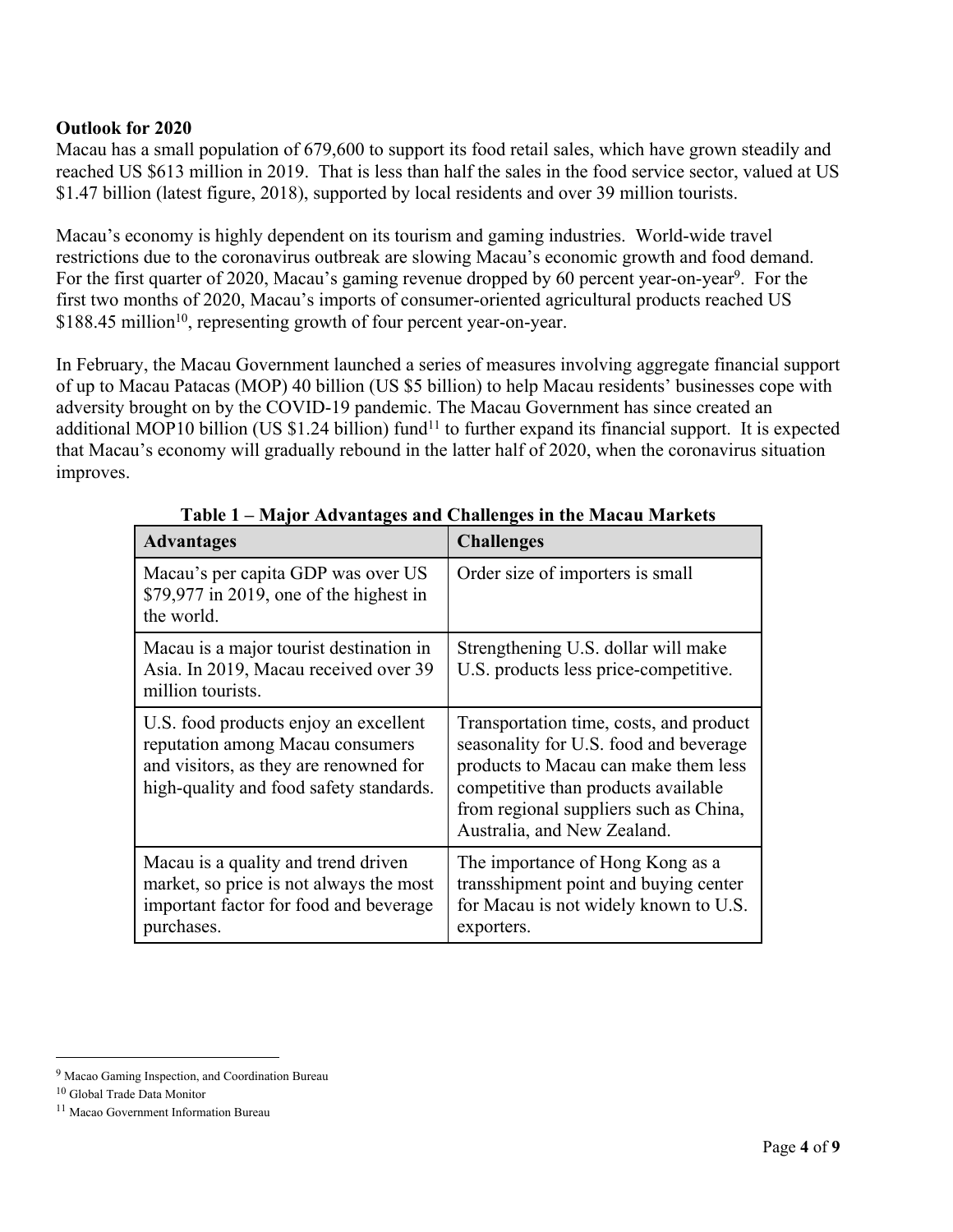## **SECTION II. ROAD MAP FOR MARKET ENTRY**

### **Entry Strategy**

Food retail sales in Macau were US \$613 million in 2019, relatively small compared with US \$12.8 billion for neighboring Hong Kong (please refer to [GAIN Report#HK1932](https://www.usfoods-hongkong.net/redirect.php?url=res/mns/00604/HK1932+-+Hong+Kong+Retail+Sector+Report+2019.pdf) for more details on the Hong Kong Food Retail Market). Therefore, U.S. exporters rarely sell directly to Macau food retailers.

New-to-market exporters may consider several approaches to enter the Macau retail market:

- Establishing a representative office in Macau or Hong Kong: A good method to build trade relationships and implement marketing programs, but operating expenses can be high.
- Working with a U.S. trading company: Some companies serve U.S. exporters and Macau importers so both sides can benefit through expanded options and cost-effective shipping.
- Developing a relationship with an agent in Hong Kong or Macau: Well-established companies have extensive distribution networks to supermarkets, other retail outlets, and many also cover non-retail sectors. Many Hong Kong agents also cover Macau.

## **Market Structure**



 U.S. exporters intending to sell to retail outlets can utilize one of the above channels. Some supermarkets source through U.S. consolidators as well as Hong Kong or Macau agents and importers.

## **A. Supermarkets and Convenience Stores**

Royal, San Miu and ParknShop are the three largest supermarket chains in Macau. The largest convenience store chains are 7-Eleven and Circle K.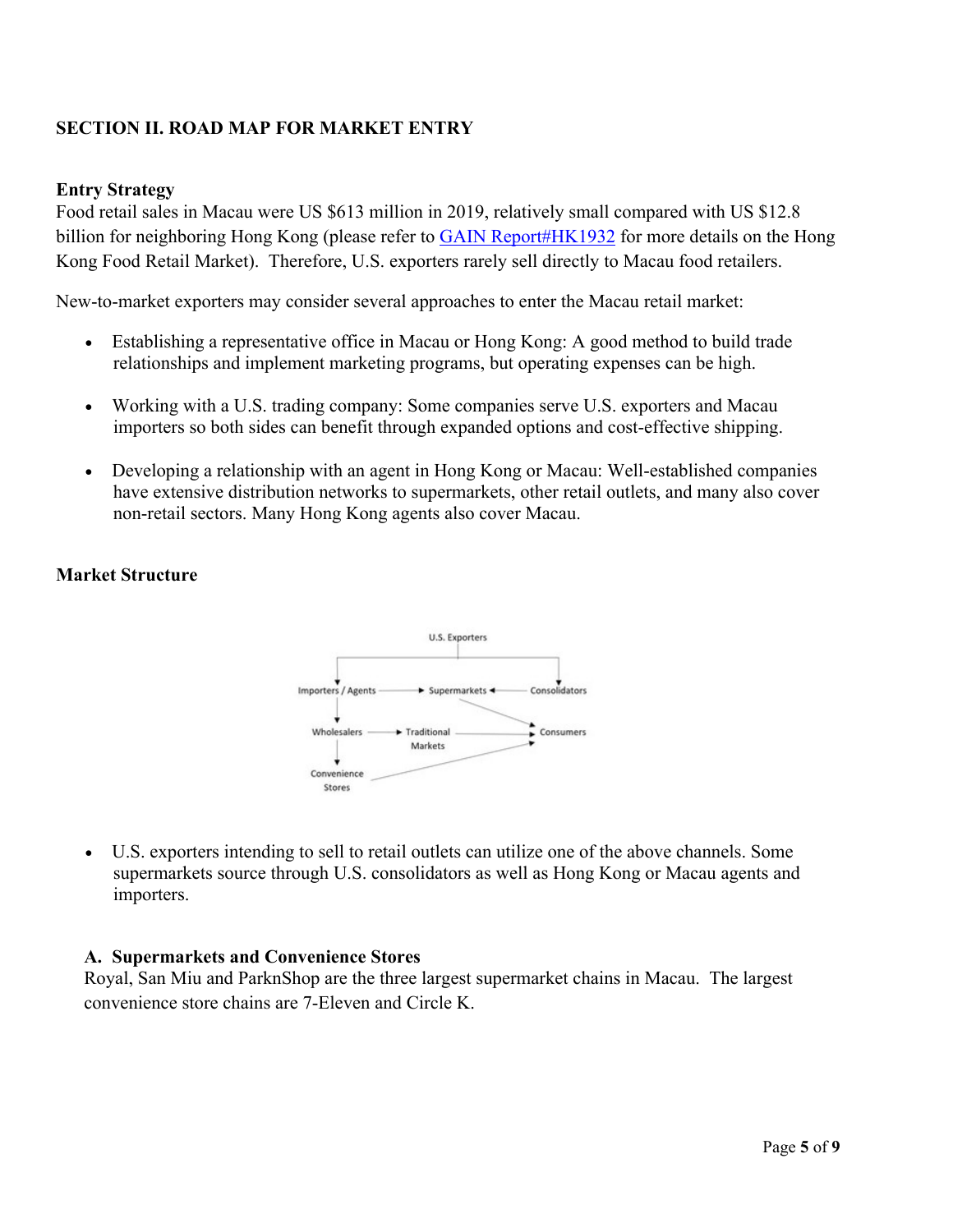| <b>Name of Retailer</b> | <b>Description</b>        | <b>No. of Outlets</b> |
|-------------------------|---------------------------|-----------------------|
| Royal                   | Supermarket               | 34                    |
| San Miu                 | Supermarket               | 20                    |
| ParknShop               | Supermarket               | 16                    |
| <b>Cheang Chong Kei</b> | Supermarket (Frozen Food) | 4                     |
| <b>Vang Kei Hong</b>    | Supermarket               | $\overline{2}$        |
| <b>New Yaohan</b>       | Supermarket               | 1                     |
| 7-Eleven                | Convenience Store         | 51                    |
| <b>CircleK</b>          | <b>Convenience Store</b>  | 33                    |

## **Table 2 – Major Supermarkets / Food Retailers**<sup>12</sup>

## **B. Traditional Markets – Wet Markets and Independent Grocery Stores**

Traditional markets include wet markets and mom-and-pop shops. They are widespread throughout Macau. They are favored for daily, neighborhood shopping primarily especially amongst an older consumer base. Due to size restrictions, many of these stores work with importers to buy smaller batches.

## **SECTION III. COMPETITION**

Due to land constraints, Macau produces a minimal amount of its food requirements, depending on global sources to meet most of its needs. Macau imports of Consumer-Oriented Agricultural Products reached US \$1.18 billion in 2019. Major suppliers included China (23%), the Netherlands (9%), France (8%), and the United States (8%).

<sup>12</sup> Websites of the retailers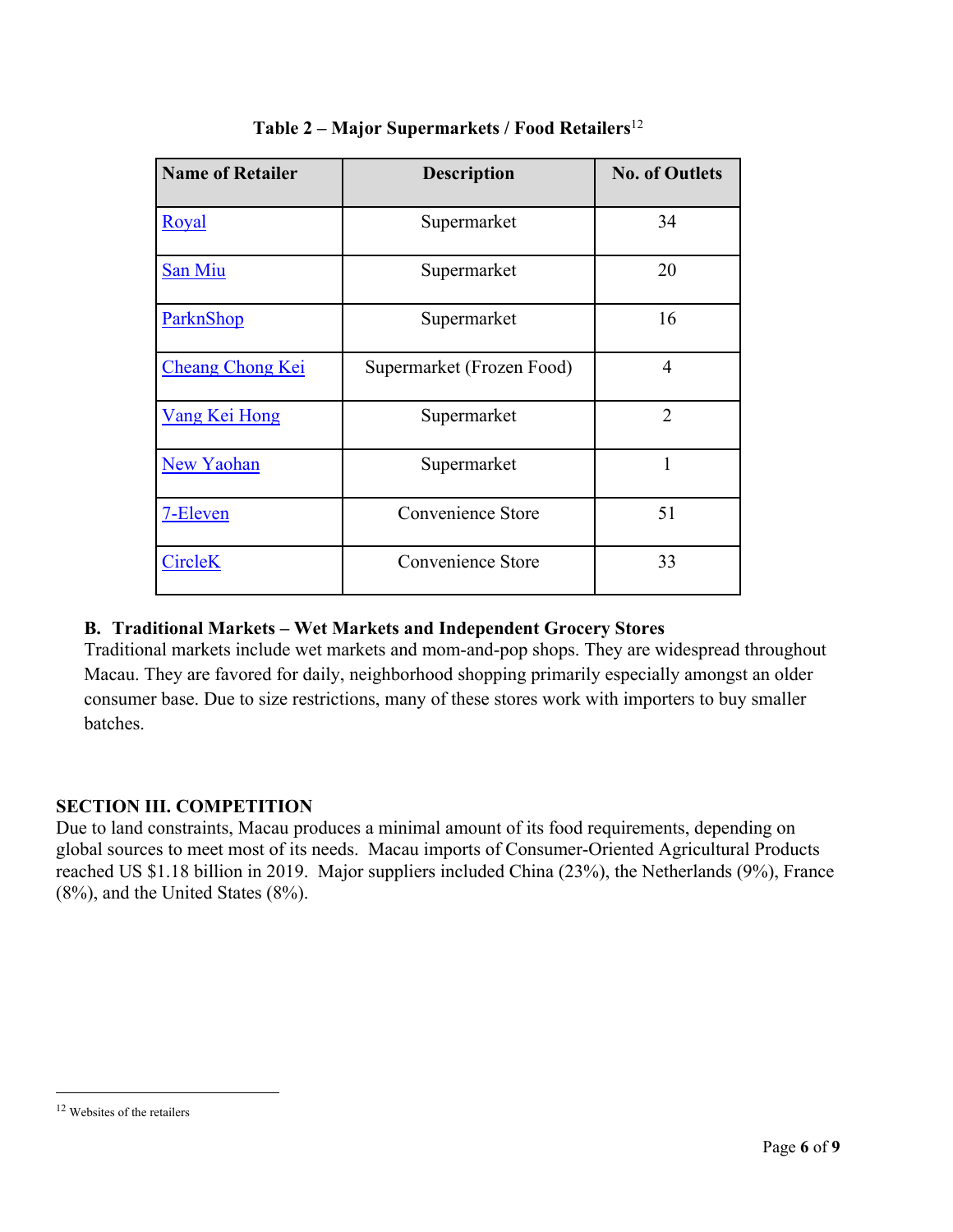| <b>Category</b> | 2015  | 2016  | 2017  | 2018  | 2019  | <b>Percentage of</b><br><b>Gross Imports</b> | Growth 19 v 18 |
|-----------------|-------|-------|-------|-------|-------|----------------------------------------------|----------------|
| Imports         | 1,138 | 1,034 | 1,077 | 1,178 | 1,182 | 100%                                         | $0.3\%$        |
| <b>Exports</b>  | 24    | 44    | 91    | 70    | 31    | 3%                                           | $-56\%$        |
| Net Imports     | 1,114 | 990   | 986   | ,108  | 1,151 | 97%                                          | 13%            |

**Table 3 – Macau Imports of Consumer-Oriented Ag. Products (2015-2019)**<sup>13</sup> **(Value in US\$ million)**

As seen at Table 3, Macau retained most of its food and beverage imports, partly for food retail consumption and more for their stronger food service sector, which includes their over 39 million tourists each year.

| Consumer Oriented Agricultural Froudels and Competition |                 |                          |                      |                       |                |  |
|---------------------------------------------------------|-----------------|--------------------------|----------------------|-----------------------|----------------|--|
|                                                         |                 | <b>Gross Import 2019</b> |                      | 2nd                   | U.S.           |  |
| <b>Product Category</b>                                 | US\$<br>million | Quantity                 | 1st Supplier*        | Supplier*             | Ranking*       |  |
| Dairy Products                                          | 230             | 22,259 tons              | Netherlands<br>(37%) | New Zealand<br>(15%)  | $13(0.7\%)$    |  |
| Food Preps. & Misc.<br>Bev                              | 203             | 36,976 tons              | China $(24%)$        | Hong Kong<br>(17%)    | 3(9%)          |  |
| <b>Fish Products</b>                                    | 183             | 30,738 tons              | China $(35\%)$       | Japan $(12\%)$        | $7(4\sqrt{0})$ |  |
| Wine & Beer                                             | 140             | 21 million<br>liters     | France $(57%)$       | Australia<br>$(10\%)$ | 6(3%)          |  |
| Distilled Spirits                                       | 111             | 1.9 million<br>liters    | China $(41\%)$       | France $(38%)$        | $5(0.5\%)$     |  |
| Poultry Meat & Prods.<br>(ex. e <u>g</u> gs)            | 80              | 32,221 tons              | China $(68\%)$       | Brazil $(17%)$        | 3(6%)          |  |
| Pork & Pork Products                                    | 76              | 27,306 tons              | Brazil (38%)         | China (29%)           | 8(3%)          |  |
| Fresh Fruit                                             | 60              | 43,427 tons              | China $(24%)$        | U.S. $(23%)$          | 2(23%)         |  |
| <b>Snack Foods NESOI</b>                                | 56              | 10,686 tons              | Japan $(30\%)$       | China (24%)           | 8(3%)          |  |
| Beef & Beef Products                                    | 55              | $9,633$ tons             | U.S. $(30\%)$        | Brazil (29%)          | $1(30\%)$      |  |

**Table 4 – Top 10 Macau Imports of Consumer-Oriented Agricultural Products and Competition**<sup>14</sup>

(\* based on import value)

<sup>13</sup> Global Trade Data Monitor

<sup>14</sup> - Ditto -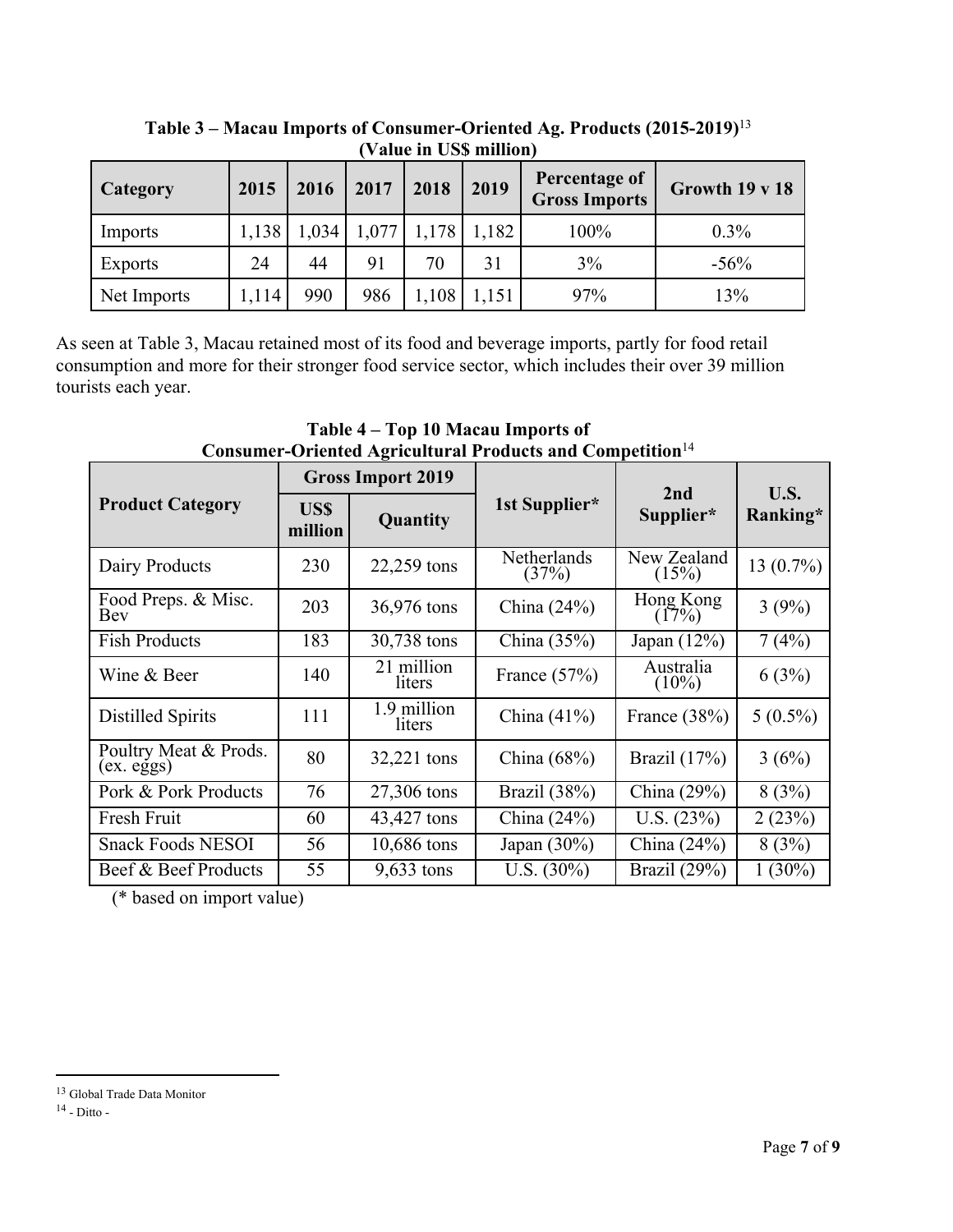## **SECTION IV. BEST PRODUCT PROSPECTS CATEGORIES**

| THE POLICIAL CONSUMING FOR THE RELEVANCE AND THE RELEVANCES<br>Category | 2015<br>(US\$ million) | 2019<br>(US\$ million) | Average<br><b>Annual Growth</b> |
|-------------------------------------------------------------------------|------------------------|------------------------|---------------------------------|
| <b>Distilled Spirits</b>                                                | 38                     | 111                    | 31%                             |
| Spices                                                                  | 0.9                    | $\overline{2}$         | 20%                             |
| Fruit & Vegetable Juices                                                | 3                      | 6                      | 20%                             |
| Coffee                                                                  | 8                      | 15                     | 18%                             |
| Poultry Meat & Prods. (ex. eggs)                                        | 45                     | 80                     | 15%                             |
| Fresh Fruit                                                             | 35                     | 60                     | 14%                             |
| Beef & Beef Products                                                    | 33                     | 55                     | 14%                             |
| <b>Nursery Products</b>                                                 | 5                      | 8                      | 11%                             |
| <b>Tree Nuts</b>                                                        | 9                      | 14                     | 10%                             |
| Food Preps. & Misc. Bev                                                 | 143                    | 203                    | 9%                              |

## **Table 5 – Best Growths of Macau's Imports of Consumer-Oriented Agricultural Products**<sup>15</sup>

## **SECTION V. KEY CONTACTS AND FURTHER INFORMATION**

## **Post Contact**

Agricultural Trade Office Consulate General of the United States Hong Kong and Macau 18th Floor, St. John's Building 33 Garden Road, Central, Hong Kong Tel: (852) 2841-2350 Fax: (852) 2845-0943 Email: Atohongkong@fas.usda.gov Website: http://www.usconsulate.org.hk https://www.usfoods-hongkong.net

## **Other Macau Government / Semi-Government Contacts**

## **Macao Government Tourism Office**

Alameda Dr. Carlos d'Assumpção, n.os 335-341 Edifício "Hot Line", 12º andar, Macau Tel: (853) 2831-5566 Fax: (853) 2851-0104

<sup>15</sup> Global Trade Data Monitor